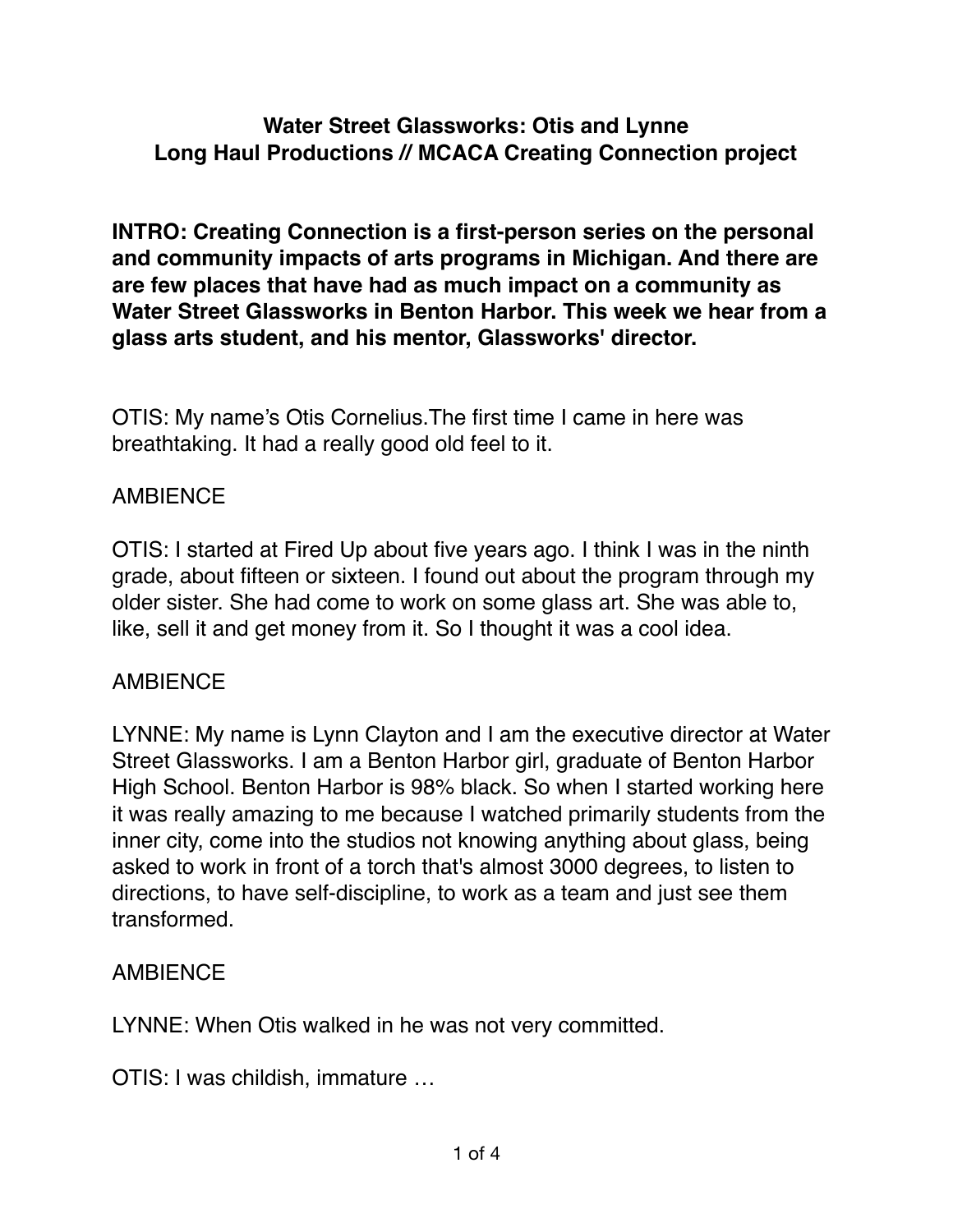LYNNE: He was pretty flighty. Could get away with a lot of things, maybe?

OTIS: I wanted to do glassblowing because I knew that was the coolest thing. I'm playing with fire and I'm playing with hot glass, but then when I found out how nice stained glass was and how closer it was to what I liked to do … you know, that's when I started to realize that stained glass is for me.

# **AMBIENCE**

OTIS: When I was younger I loved to draw, but stained glass coming into my life made me, like, express my artistic side so much more. Because I would've just been drawing and then stopped in probably, like, seventh, eighth grade. But because I was in the art program, it made me want to be a better artist.

### AMBIENCE

OTIS: My teacher name was Mary Jane. She showed me that people care for kids that aren't their own. She was a Caucasian woman and I'm African-American. She had no relation to me but she cared so much. She was just a really big part of my life.

#### **AMBIENCE**

OTIS: I learned how to make really nice suncatchers, made lamps, chandeliers, butterflies, small flowers …

# **AMBIFNCF**

OTIS: I liked to make image derived from poems. My favorite poem is Edgar Allan Poe, The Raven. So I stain-glassed the Raven*.* I would probably say it was my favorite piece, 'cause I don't think I put as much passion into anything else as I did the Raven. Miss Lynne has one

LYNNE: It's really special to me, one of my favorites. I have it in my house. I just looked at it this morning. It's a beautiful piece.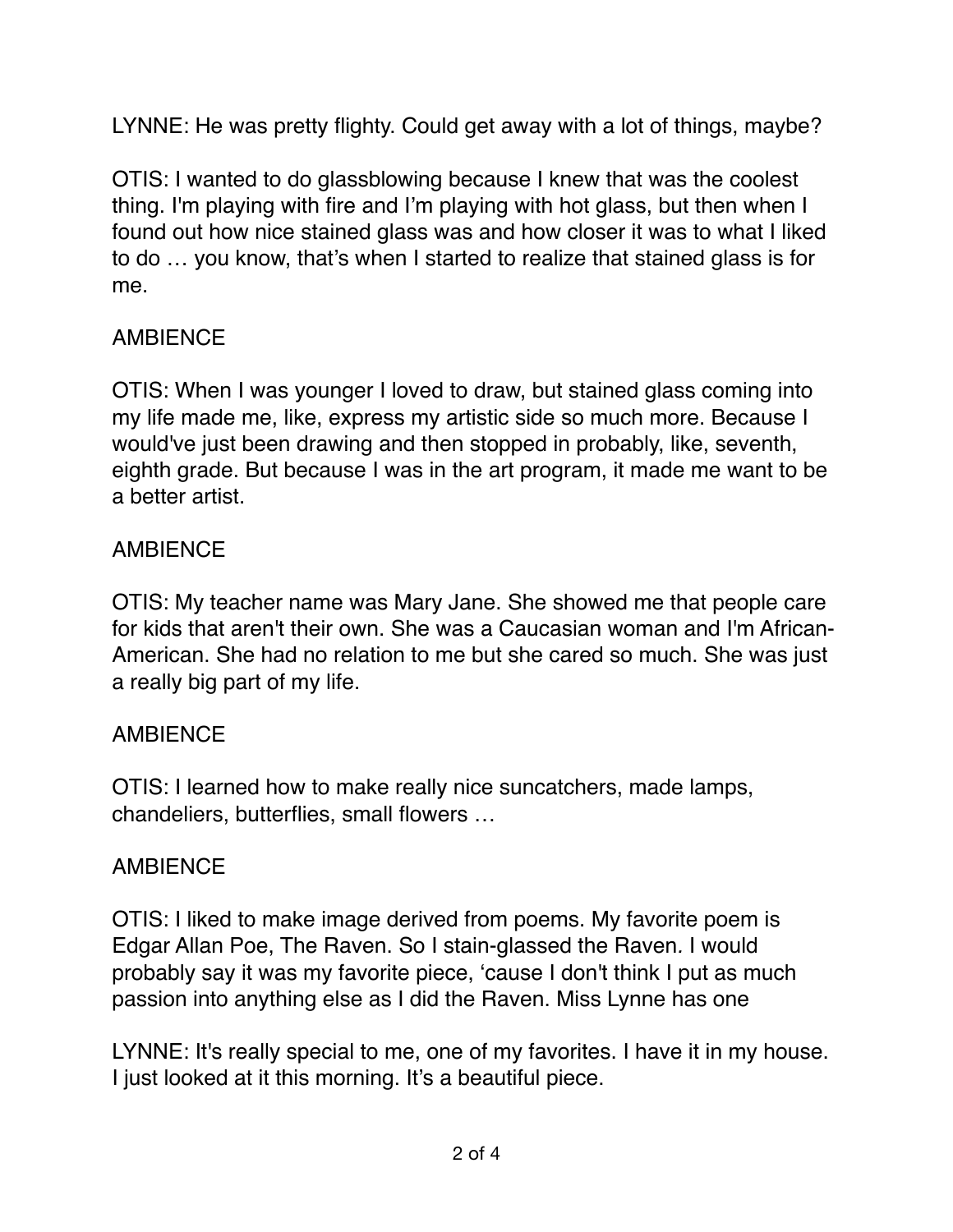OTIS: I remember the feeling. It was really uplifting, 'cause I never would've known somebody would want something that I created. It made me feel good. Like really, really good.

LYNNE: When I took over as education director Otis said, "You know, it would be really great if other people could come and not just students from Benton Harbor," because a lot of kids from Benton Harbor don't ever interact with kids from surrounding communities. So he participated with our board retreat to open up the program to students from rural communities like Dowagiac and Eau Claire.

OTIS: That way, other people have a good opportunity to see what we get to create, and see what other people get to create. I met younger people who did metalwork. I met people that was from K-Zoo and they made lawn ornaments.

LYNNE: I watched him over the course of several years just become this very mature young man …

OTIS Growing up, like, people don't really talk about homosexuality, and some people down them. They make them feel like they're inhuman or they shouldn't be a part of society. But I found out just from being in the art community not to judge people just from one's ethnicity or one's sexuality. It showed me to embrace things more.

LYNNE: We're a pretty impoverished community. We're not going to get more manufacturing jobs in Benton Harbor. So if we can teach kids how to run a business, how to work with the public, even if they go to Qdoba, or Target, or work at Whirlpool, they're using those skills that they've gained through Fired Up.

#### AMBIENCE

OTIS: We are grinding glass. Get all the sharp parts off first, 'cause you don't want to stab yourself.

#### **AMBIFNCF**